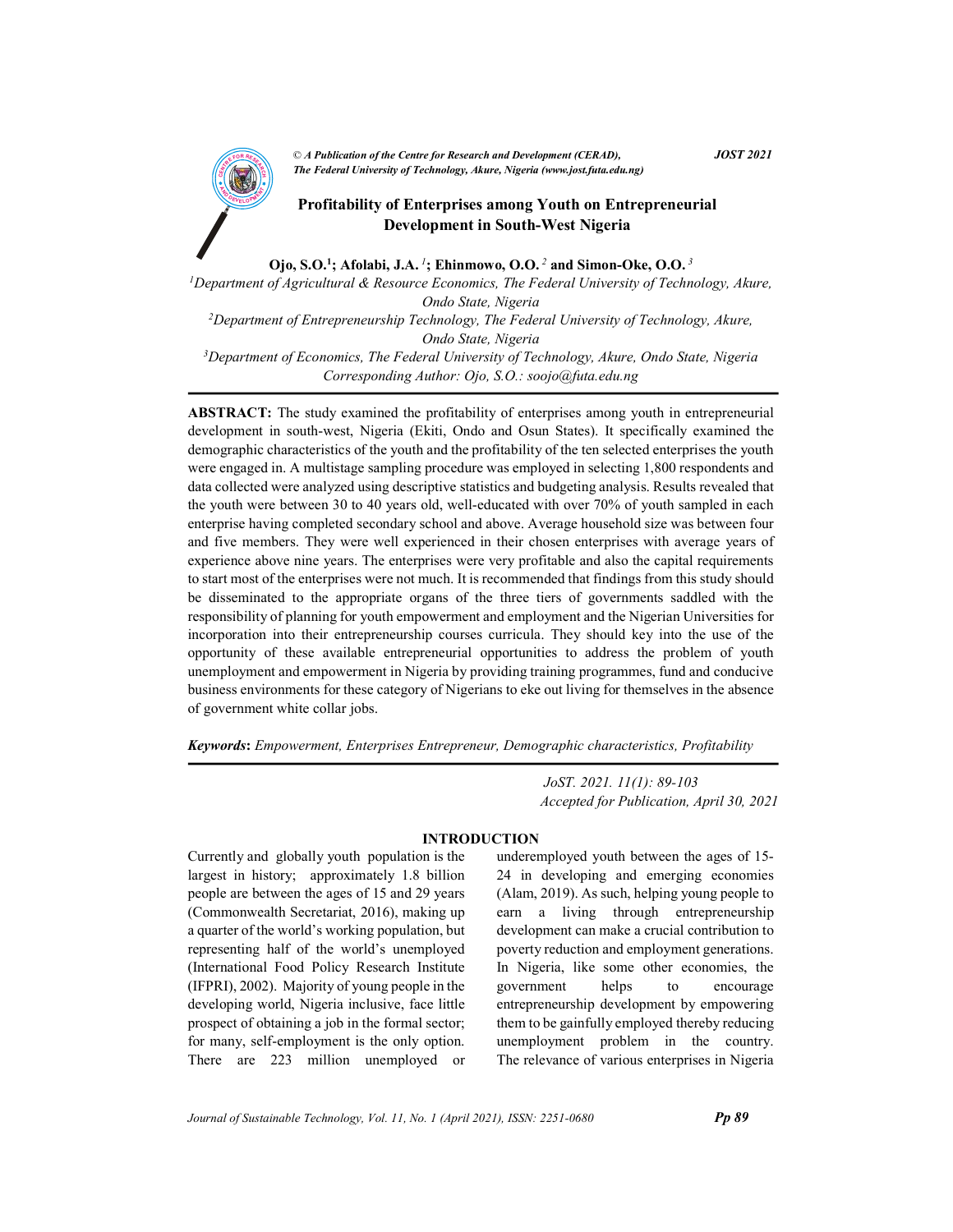cannot be over – emphasized; this is as a result of its indispensable role towards the economic growth and social development of the nation. In Nigeria entrepreneurship development and innovations have manifested in all aspects of the economy ranging from production to service rendering via: micro business, small and medium industries, information/telecom services, agricultural produce, textile and hosiery, automobile enterprises and building enterprises. The role of entrepreneurs in economic development involves increasing per capita output and income, initiating and constituting change in the structure of business and society (Dispesh, 2021).

Many States and Federal Governments have introduced many programmes to provide employment opportunities for the teeming youth that are being released to the labour market on daily basis. Some of these employment opportunity programmes include; Better Life Programme (BLP), National Directorate of Employment (NDE), People Bank Of Nigeria (PBN), Community Bank (CB), Family Support Programme (FSP), Family Economic Advancement Programme (FEAP), Poverty Eradication Programme (PEP), National Economic Empowerment Development Strategy (NEEDS) and Subsidy Re-investment programme (SUREP) - (Federal Office of Statistics, FOS, 1996)

Youth empowerment is a process where young people are encouraged to take charge of their lives by addressing their situation and take action in order to improve their access to resources and transform their consciousness (Kar, et al., 1999). Youth empowerment programmes are aimed at creating healthier qualities of life for underprivileged or at-risk youth (Kar, et al., 1999). These programmes thrive in positive developmental settings which promote youth competence, confidence and connections (Krauss, et al. 2013).

Due to the failure of many of the youth empowerment programmes and policies put in place by the various tiers of governments in Nigeria, the problem of youth unemployment persists. Meanwhile, unemployment in Nigeria is estimated at over 22%, while youth unemployment is significantly higher than 38% (NBS (2017). It is a common sight to see young educated youth getting involved in many sociovices such as, kidnapping, armed robbery, cyber-crimes, drug trafficking and prostitution. Whereas a few others from disciplined background who refused to be drafted into these vices eke out some living through involvement in some enterprises like; okada-riding, bricklaying, hair-dressing among several others. It is therefore necessary to place the issue of youth empowerment through entrepreneurial development on high research agenda as a matter of urgency.

This paper examined the profitability of enterprises among youth on entrepreneurial development in south-west Nigeria. Specifically, demographic characteristics of the youth on the entrepreneurial development were examined, the major enterprises the youth were involved with were identified, and costs, returns and profitability of enterprises the youth were involved in were estimated and compared. This is with the aim of providing empirical information to assist the policy makers at all levels of government in formulating policies that will ensure youth empowerment and employment through entrepreneurial potential development.

# METHODOLOGY

#### Study Area

The study was conducted in three States in the South-West Nigeria, namely; Ekiti, Ondo and Osun States (Figure 1).

Ekiti State has 16 Local Government Areas (LGAs). The State borders Kwara and Kogi States to the North, Osun State to the West, Ondo State to the South. The State has an area of 6353 km<sup>2</sup> with coordinates of  $7^0 40^1$  N of the Equator and  $5^015^1E$  of the Greenwich Meridian Time. The State is mainly an upland zone, rising over 250 metres above sea level. The climate is tropical with two distinct seasons (rainy season, April-October, and dry season, November-March). The temperature is between  $21^{0}$ C and  $28^{0}$ C with high humidity. The population is 2,210,957 (National Population Commission, 2016) with culturally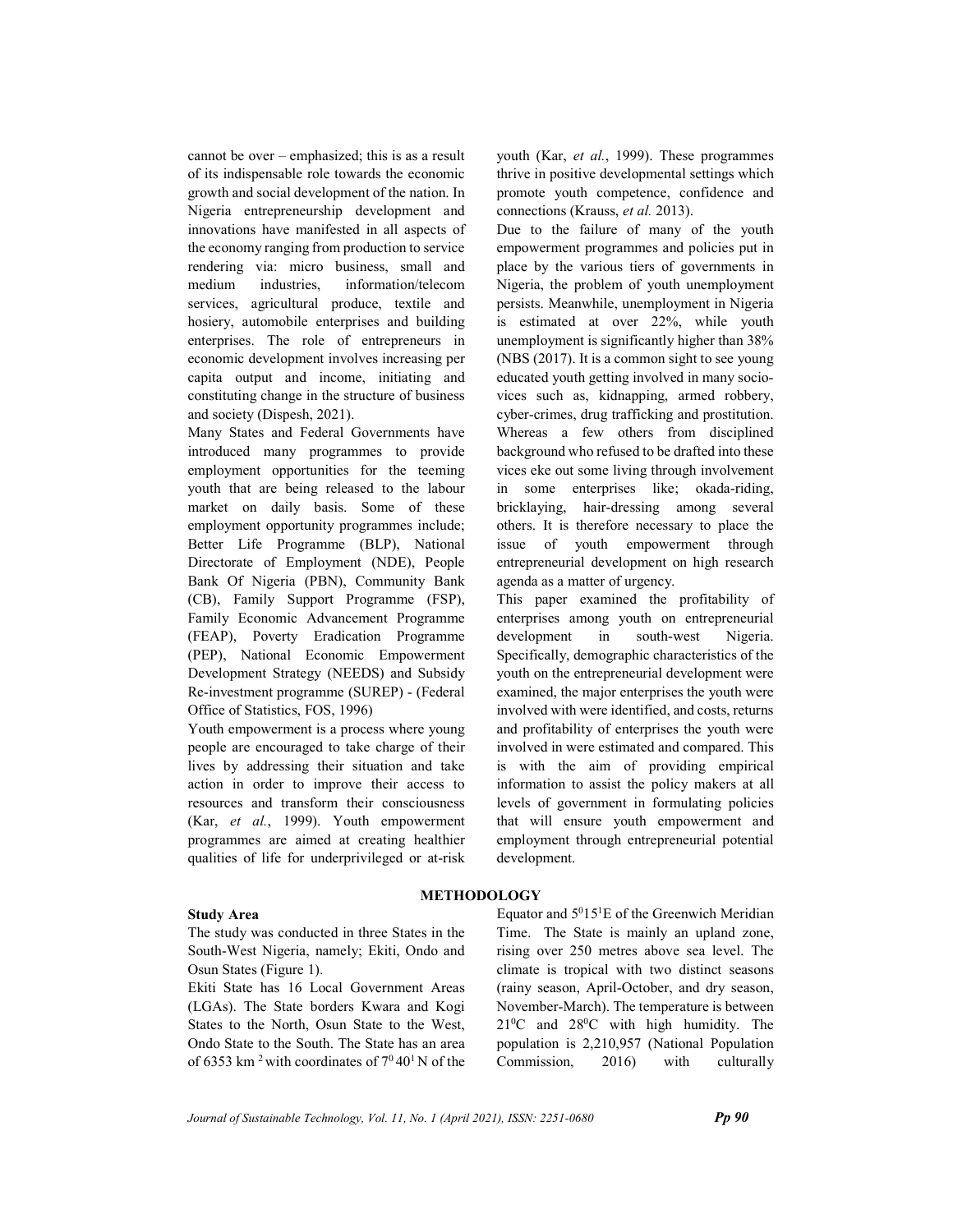homogeneous people that speak Ekiti dialect. The State is endowed with numerous natural resources, such as forests and mineral resources. It is also buoyant in agricultural resources with cocoa as its leading cash crop, while yam, cassava and maize are the important arable crops. The people are mainly farmers and civil servants (www.ekitistate.gov.ng, 2021).

Osun State has 30 LGAs. The State is an inland State and bounded in the North by Kwara State, in the East partly by Ekiti and Ondo States, in the South by Ogun State and in the West by Oyo State. The total land area is 9251 km2 with a population of 3,423,535 (National Population Commission (2016)) the major sub-ethnic groups in Osun State are Ife, Ijesa, Oyo, and Igbomina. The climate is tropical with two distinct seasons (rainy season, April-October, and dry season, November-March). The temperature is between 21<sup>0</sup>C and 28<sup>0</sup>C with high humidity. The State has a covering of tropical rain forest and Osun is the most important river. The people are predominantly peasant farmers cultivating mainly food crops such as cassava, yam, maize and cash crops; cocoa and oil-palm (www.osunstate.gov.ng, 2021).

The Ondo State has 18 LGAs. The State is bounded in the North by Ekiti and Kogi States, in the West by Osun and Ogun States, in the East by Edo and Delta States and in the South by Atlantic Ocean. The land area is 15500 km2 with a population of 3,460,877 (National Population Commission (2016)). The State is predominantly Yoruba with the following major sub-ethnic groups; Akure, Owo, Akoko, Ondo, Ikale, Ilaje and Apoi. The climate is tropical with two distinct seasons (rainy season, April-October, and dry season, November-March). The temperature is between  $21\textsuperscript{0}C$  and  $28^{\circ}$ C with high humidity. The State has a covering of tropical rain forest and the people are predominantly peasant farmers cultivating mainly food crops such as cassava, yam, maize and cash crops (cocoa and oil-palm). The riverine sub-ethnic groups are mainly into fishing (www.ondostate.gov.ng, 2021).

#### Sample and Sampling Techniques

A multistage sampling procedure which included purposive sampling, stratification and random sampling was used for the selection of samples.

The first stage was the purposive selection of the three States constituting the study area namely; Ekiti, Ondo and Osun States in the South-West Nigeria. The three States were selected based on their low level of commercial activities compared with States like Oyo, Ogun and Lagos in the Geo-political zone.

The second stage was the purposive selection of three LGAs headquarters in each of the selected State, with the State capital inclusive because we have many of the youth in search of employment migrating to these major cities and towns. The selected States, LGAs and towns are shown in Table 1:

Table 1: Selected States, LGAs and Towns of the Study Area

| <b>State</b> | LGA              | Town         |
|--------------|------------------|--------------|
| Ekiti        | Ado, Ikole, Moba | Ado-Ekiti,   |
|              |                  | Ikole-Ekiti, |
|              |                  | Otun-Ekiti   |
| Ondo         | Akure South,     | Akure, Owo,  |
|              | Owo, Ondo West   | Ondo         |
| Osun         | Osogbo, Iwo,     | Osogbo, Iwo, |
|              | Olorunda         | Olorunda     |

The third stage was the stratification of the youth population on enterprise basis in the selected cities and towns. The major enterprises sampled include; Auto-mobile enterprises (vehicle mechanics and Auto-wiring), Building enterprises (Tiling and Almanco fittings), Agroallied enterprises (Rice marketing and Gari marketing), Fashion Related enterprises (fashion designing and barbing/hair dressing), Transportation enterprises (Okada riding and city cab operation).

The fourth stage was the random selection of 20 respondents from each enterprise in each LGA. The sample size was 200 respondents per LGA, 600 per State and 1800 for the three States.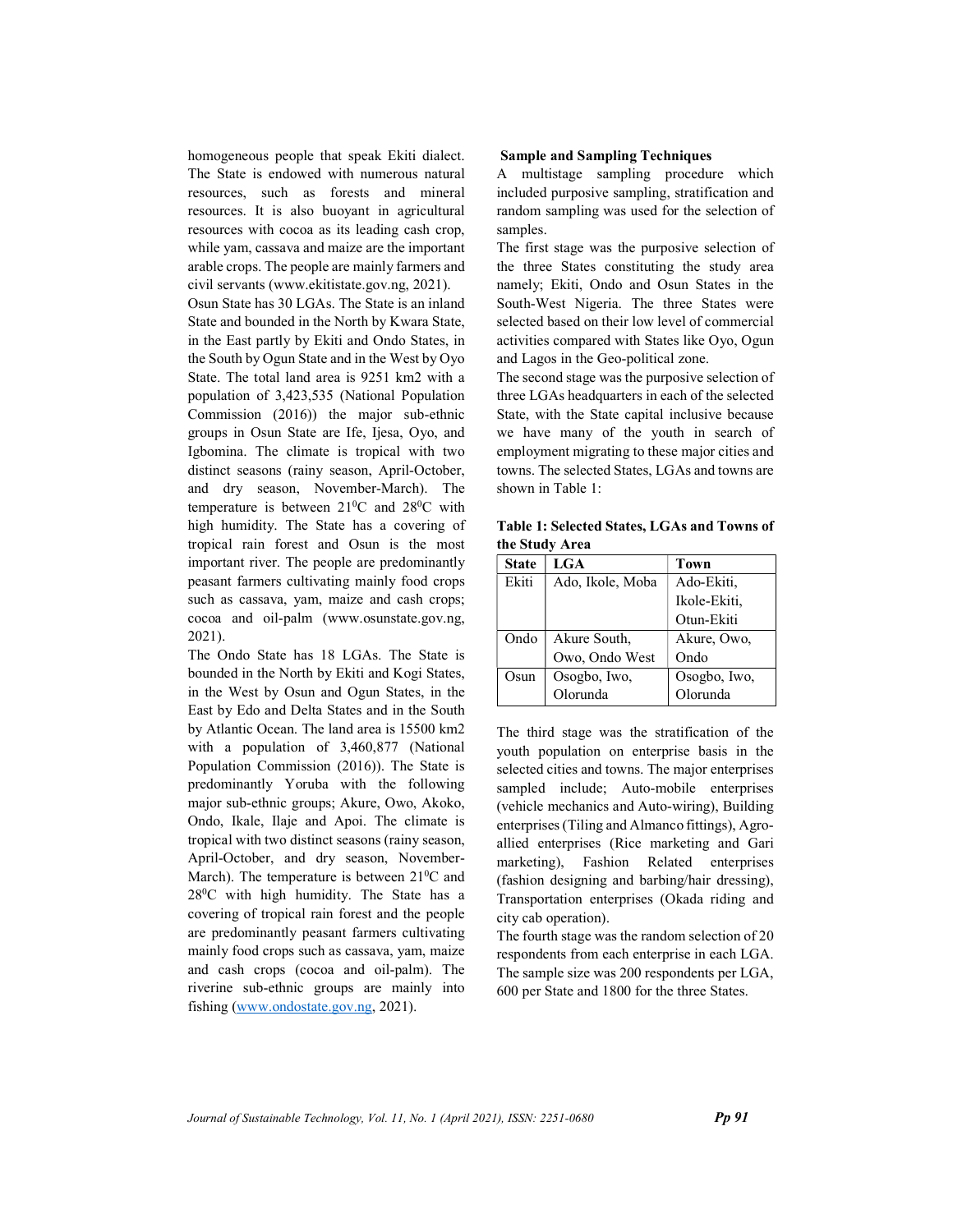

Figure 1: Map of Nigeria Showing the Study Area (researchgate.net, 2021)

#### Nature and Sources of Data

The data for the study were from Primary data. Data were collected using ten (10) sets of wellstructured questionnaires, that is, a set of questionnaire for each enterprise. The questionnaire procedure was complemented with interview schedule to cater for respondents that were not literate. Data were collected on age, educational level, marital status, gender, household size, sources of income, income levels, primary occupation, secondary occupation, sources and amount of take-off capital, interest rate and so on.

#### Data Analysis

Different analytical techniques were used to analyze the data collected based on the type of objectives of the study.

The demographic characteristics of the respondents were analyzed using the descriptive statistics such as the mean, standard deviation and percentages.

The analysis of costs, returns and profitability of enterprises was achieved using the budgeting analysis.

The budgeting analysis gives the measure of the profitability of the enterprises. The measure of profitability used was the Net Return.

Net Revenue is the difference between the Revenue and the Total Cost.

Mathematically, it is expressed as:  $NR = TR -$ TC

Where,  $NR = Net$  Revenue (Profit),  $TR =$ Revenue,  $TC = Total Cost$  and  $TC = FC + TVC$ and

 $FC = Fixed Cost and TVC = Total Variable$ Cost.

An enterprise is deemed to be profitable if the net revenue is positive, that is,  $NR > 0$ , (Ojo, et.al, 2006).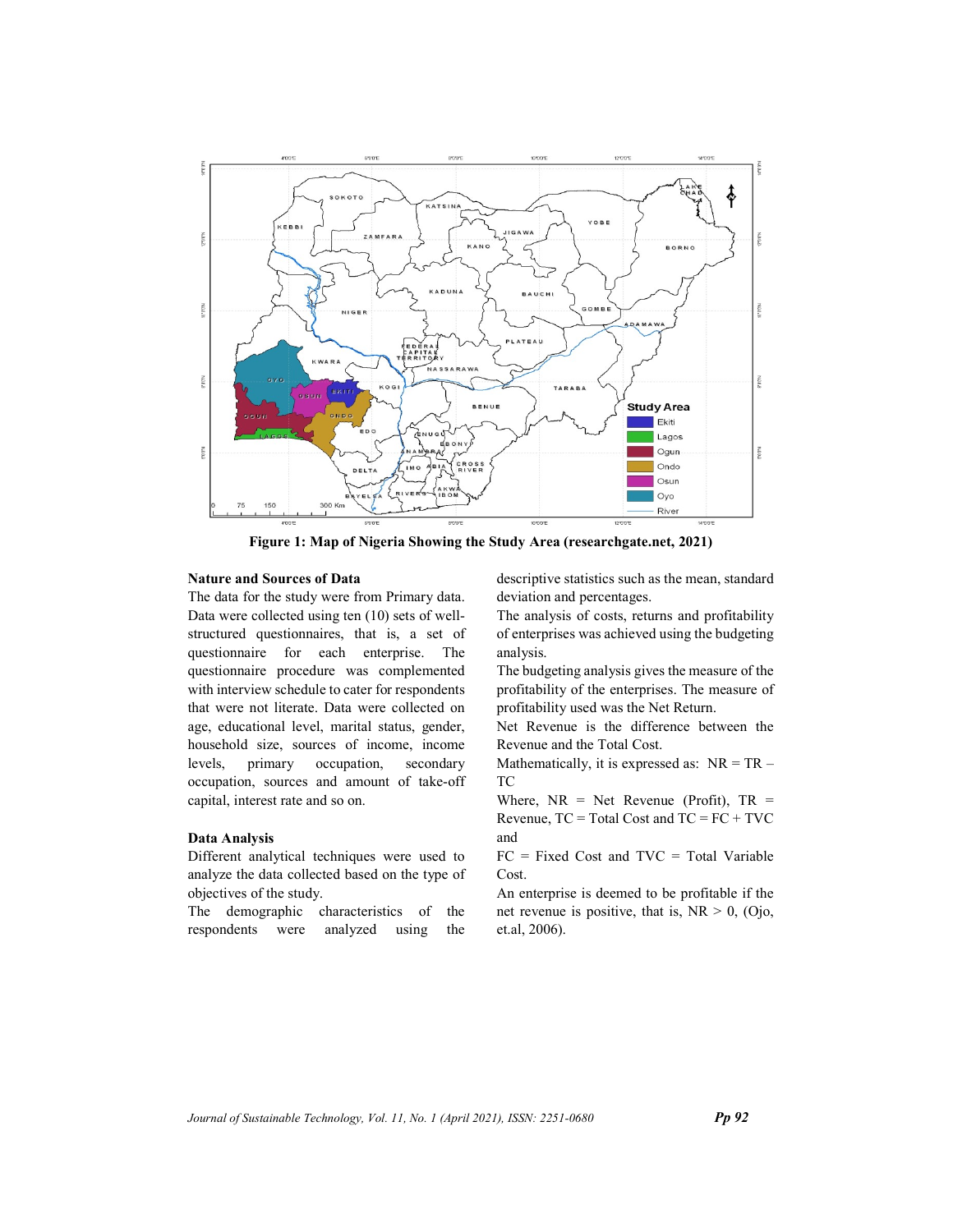#### RESULTS AND DISCUSSION

#### Demographic Characteristics

The demographic characteristics of the youth on entrepreneurial development in south-west Nigeria on enterprise basis are presented and discussed in this section.

#### Demographic Characteristics of Youth on Almanco Enterprise

Table 1 presents the demographic characteristics of youth on almanco enterprise. Age: The study revealed that the mean age of the youth on almanco enterprise in the three States ranged between 34 and 45 years old with the pooled mean age for the three States at 39 years old, which further explained while they were relatively married with about 80% married on the average for the three States. An Analysis of Variance (ANOVA) result of the age of the youth on the enterprise revealed that the Bartlett's test for equal variances showed there was no significant variation in the age of the youth across the three States, (prob  $>$  chi<sup>2</sup> = 0.59).

Household Size: The youth maintained relatively small household sizes of between 3 and 6 members, with an average of 4 members. A Bartlett's test for equal variances showed that there was relatively significant variation in the household sizes among the three States (prob>  $\text{chi}^2 = 0.074$ ).

Experience: The youth were relatively experienced on the enterprise. Years of experience varied significantly among the three States (prob>  $\text{chi}^2 = 0.000$ ) with Ekiti youth having the least years of experience in Almanco Enterprise.

Educational Level: The youth are highly well educated with about 90% in each of the sampled State having completed secondary education and above. Ekiti and Ondo States youth took the lead in this aspect.

Occupation: The study also revealed that youth in Ekiti and Ondo States took the enterprise as their sole occupation, except youth in Osun State who diversified to many other enterprises.

#### Demographic Characteristics of Youth on Tiling Enterprise

Table 2 presents the demographic characteristics of youth on tiling enterprise.

Age: The study revealed that the mean age of youth on tiling enterprise in the three States was 35 (7.22) years, with about 68% married. The ANOVA result of the age of the youth on the enterprise revealed that the Bartlett's test for equal variances showed there was very significant variation in the age of the youth among the three States ( $prob > chi^2 = 0.009$ ).

Household Size: The youth maintained small household sizes of about three members across the three States. The Bartlett's test for equal variances showed that there was very significant variation in the household sizes among the three States (prob>  $\text{chi}^2 = 0.016$ ).

Experience: The youth were very experienced on the enterprise with a mean of about seven years across the three States and with very significant variation among the States as shown by the Bartlett's test for equal variances of prob>  $\text{chi}^2 = 0.027$ .

Educational Level: The study showed that the youth were well educated with over about 91% having secondary education and above in across the States.

Occupation: The study showed that in Ekiti State about 57% of the youth in Tiling enterprise took the enterprise as their sole occupation, while about 17% and 13% for Ondo and Osun States respectively.

Table 1: Demographic Characteristics of Youth on Almanco Enterprise

| <b>State</b> | Age (years) | <b>Marital</b> | Household   | <b>Experience</b> | <b>Education</b> | Occupation  |
|--------------|-------------|----------------|-------------|-------------------|------------------|-------------|
|              |             |                | <b>Size</b> | (vears)           |                  | $(\%$ Sole) |
| Ekiti        | 34(7.5)     | 63             | 3.0(2.07)   | 6.8(3.55)         | 90               | 80          |
| Ondo         | 38 (7.31)   | 80             | 3.7(1.37)   | 10.5(6.81)        | 90               | 70          |
| Osun         | 45(8.71)    | 93             | 6.2(1.96)   | 15.5(9.15)        | 86.7             | 10          |
| Pooled       | 39(9.09)    | 78.9           | 4.3(2.28)   | 11.0(7.71)        | 88.9             | 53.3        |

Figures in parenthesis are standard deviations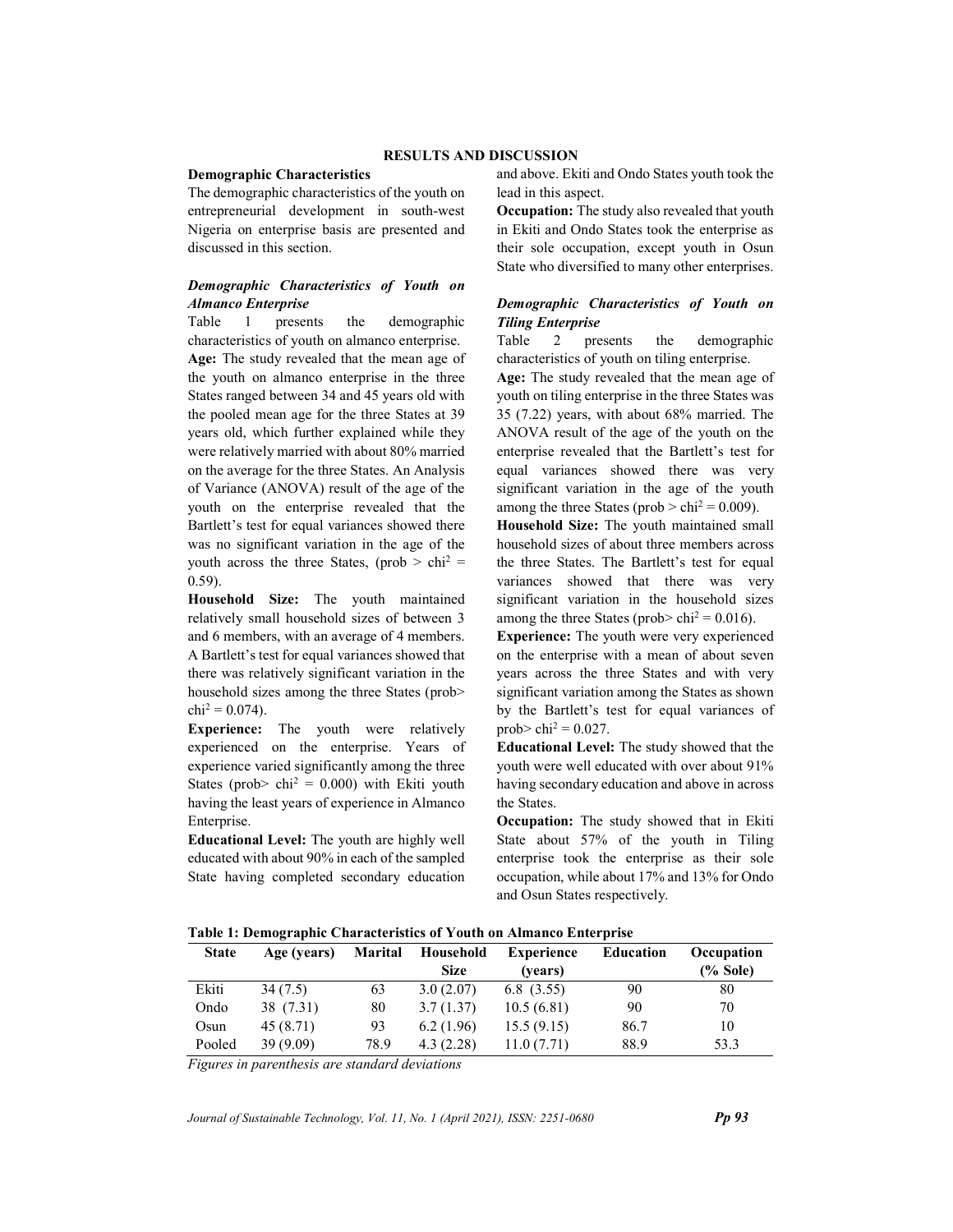| <b>State</b> | Age     | <b>Marital</b> | Household   | <b>Experience</b> | Education           | Occupation  |
|--------------|---------|----------------|-------------|-------------------|---------------------|-------------|
|              | (vears) | % Married      | <b>Size</b> | (vears)           | $\% \geq$ Secondary | $(\%$ Sole) |
| Ekiti        | 34(6.4) | 63.3           | 3.3(2.08)   | 5.7(3.37)         | 93.3                | 56.6        |
| Ondo         | 33(4.9) | 63.3           | 2.8(1.57)   | 7.6(3.44)         | 83.3                | 16.6        |
| Osun         | 39(8.7) | 76.6           | 4.8(2.70)   | 8.4(5.19)         | 96.6                | 13.3        |
| Pooled       | 35(7.2) | 67.7           | 3.6(2.32)   | 7.2(4.20)         | 91.1                | 28.8        |

Table 2: Demographic Characteristics of Youth on Tiling Enterprise

|  |  | Table 3: Demographic characteristics of youth on auto mechanic enterprise |  |
|--|--|---------------------------------------------------------------------------|--|
|  |  |                                                                           |  |

| <b>State</b> | Age (years)  | <b>Marital</b> | Household   | <b>Experience</b> | <b>Education</b>    | Occupation  |
|--------------|--------------|----------------|-------------|-------------------|---------------------|-------------|
|              |              | % Married      | <b>Size</b> | (vears)           | $\% \geq$ Secondary | $(\%$ Sole) |
| Ekiti        | 39.8 (9.24)  | 80             | 5.2(2.48)   | 15.2(8.47)        | 76.7                | 66.7        |
| Ondo         | 38.83(6.39)  | 90             | 4.2(1.51)   | 11.6(6.70)        | 53.3                | 56.7        |
| Osun         | 36.73(8.07)  | 80             | 4.5(2.61)   | 12.4(8.85)        | 86.7                |             |
| Pooled       | 38.46 (8.00) | 83.3           | 4.6(2.27)   | 13.0(8.12)        | 72.2                | 43.3        |

Figures in parenthesis are standard deviations

### Demographic Characteristics of Youth on Auto Mechanic Enterprise

Table 3 presents the demographic characteristics of youth on auto-mechanic enterprise.

Age: The study revealed that the mean age of youth on auto-mechanic enterprise in the three States was 38 (8.00) years old, with over 80% married. The ANOVA result on the age of the youth on the enterprise revealed that the Bartlett's test for equal variances showed there was no significant variation in the age of the youth across the three States (prob  $>$  chi<sup>2</sup> = 0.148).

Household Size: The youth maintained relatively manageable household sizes of about five members, A Bartlett's test for equal variances showed that there was no significant variation in the household sizes among the three States (prob>  $\text{chi}^2 = 0.195$ ).

Experience: The youth were very experienced on the enterprise but there was no significant variation among the States as shown by the insignificant Bartlett's test for equal variance of prob>  $\text{chi}^2 = 0.299$ ).

Educational Level: The youth are fairly well educated with about 53% in Ondo, about 77% Ekiti and about 87% in Osun States respectively.

Occupation: The study also revealed that only about 67% and 57% of youth in Ekiti and Ondo States took the enterprise as their sole occupation, while it was only 7% in Osun State.

## Demographic Characteristics of Youth on Rewiring Enterprise

Table 4 presents the demographic characteristics of youth on rewiring enterprise. Age: The study revealed that the mean age of the youth on rewiring enterprise in the three States was 38 (7.49) years, with about 83% married. The ANOVA result of the age of the youth on the enterprise revealed that the Bartlett's test for equal variances showed there was significant variation in the ages of the youth among the three States ( $prob > chi^2 = 0.068$ ).

Household Size: The youth maintained small household sizes of over four members across the three States. The Bartlett's test for equal variances showed that there was very significant variation in the household sizes among the three States (prob>  $\text{chi}^2 = 0.003$ ).

Experience: The youth were very experienced on the enterprise with a mean of about 12 years across the three States and with very significant variation among the States as shown by the Bartlett's test for equal variances of prob> chi<sup>2</sup>  $= 0.000$ .

Educational Level: The study showed that the youth were well educated with over 77% of them having secondary education and above in Ekiti State and over 80% in Osun State. The percentage for the three States was 67.7%.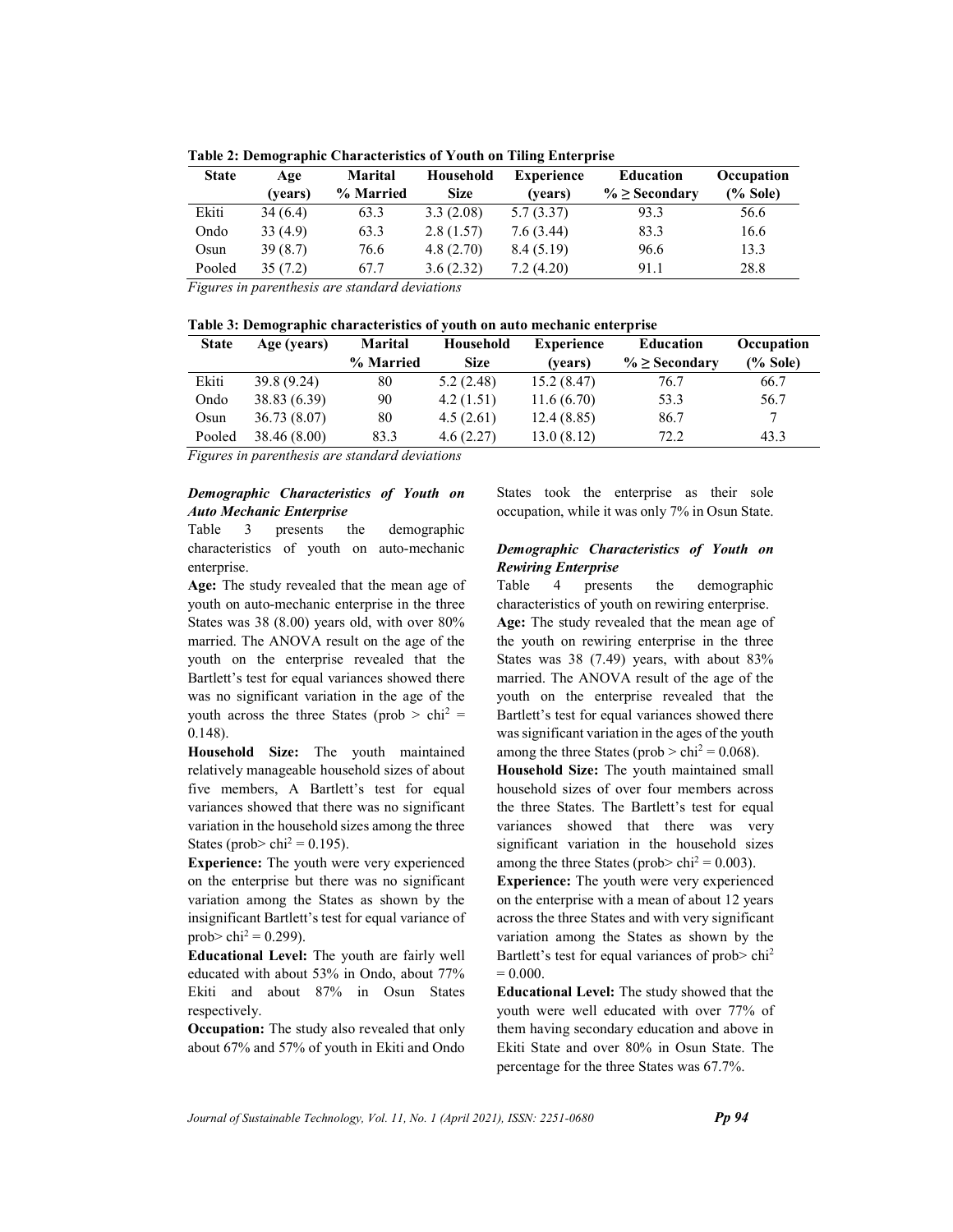| <b>State</b> | Age (years)  | <b>Marital</b> | Household   | <b>Experience</b> | <b>Education</b>    | Occupation  |
|--------------|--------------|----------------|-------------|-------------------|---------------------|-------------|
|              |              | % Married      | <b>Size</b> | (vears)           | $\% \geq$ Secondary | $(\%$ Sole) |
| Ekiti        | 39.3 (8.72)  | 90             | 5.4(2.64)   | 13.9(7.71)        | 76.6                | 86.6        |
| Ondo         | 36.47 (5.64) | 83.3           | 4.0(1.40)   | 9.4(3.70)         | 43.3                | 63.3        |
| Osun         | 37.9 (7.75)  | 76.6           | 4.5(2.43)   | 11.7(7.84)        | 83.3                | 10          |
| Pooled       | 37.9 (7.49)  | 83.3           | 4.6(2.28)   | 11.7(6.87)        | 67.7                | 53.3        |

Table 4: Demographic Characteristics of Youth on Rewiring Enterprise

Occupation: The study showed that in Ekiti and Ondo States about 87% and 63% of youth respectively took the enterprise as their sole occupation, while it was about 10% in Osun State and about 53% across the three States.

# Demographic Characteristics of Youth on Okada Riding Enterprise

Table 5 presents the demographic characteristics of youth on okada riding enterprise.

Age: The study revealed that the mean age of youth on okada riding enterprise in the three States was 34 (6.22) years, with about 76% married. The ANOVA result of the age of the youth on the enterprise revealed that the Bartlett's test for equal variances showed there was significant variation in the age of the youth among the three States ( $prob > chi^2 = 0.068$ ).

Household Size: The youth maintained relatively small household sizes of about three members across the three States. The Bartlett's test for equal variances showed that there was significant variation in the household sizes among the three States (prob>  $\text{chi}^2 = 0.022$ ).

Experience: The youth were fairly experienced on the enterprise with a mean experience of about six years across the three States and with no significant variation among the States as shown by the Bartlett's test for equal variances of prob>  $\text{chi}^2 = 0.130$ .

Educational Level: The study showed that the youth were well educated with over 70% of them having secondary education and above. That percentage was highest in Osun State with over 90%.

Occupation: The study showed that in Ekiti and Ondo States about 34% and 47% of youth respectively took the enterprise as their sole occupation, while it was about 7% in Osun State and about 29% across the three States.

# Demographic Characteristics of Youth on Taxi Driving Enterprise

Table 6 presents the demographic characteristics of youth that are into taxi driving enterprise.

Age: The study revealed that the mean age of youth that are into taxi driving enterprise in the three States was 40 (6.40) years, with over 90% of the youth married. The ANOVA result of the age of the youth on the enterprise revealed that the Bartlett's test for equal variances showed there was significant variation in the age of the youth among the three States (prob  $>$  chi<sup>2</sup> = 0.056).

Household Size: The youth maintained manageable household sizes of about five members across the three States. The Bartlett's test for equal variances showed that there was very significant variation in the household sizes among the three States (prob>  $\text{chi}^2 = 0.081$ ).

Experience: The youth were very experienced on the enterprise with a mean year experience of about ten years across the three States and with very significant variation among the States as shown by the Bartlett's test for equal variances of prob>  $\text{chi}^2 = 0.000$ .

Educational Level: The study showed that the youth were quite educated with over 75% of them having secondary education and above in Ekiti and Ondo States respectively. The percentage for the three States was about 73%. Occupation: The study showed that in Ekiti and Ondo States about 58% of the youth in taxi driving took the enterprise as their sole occupation respectively, while it was about 17% in Osun State.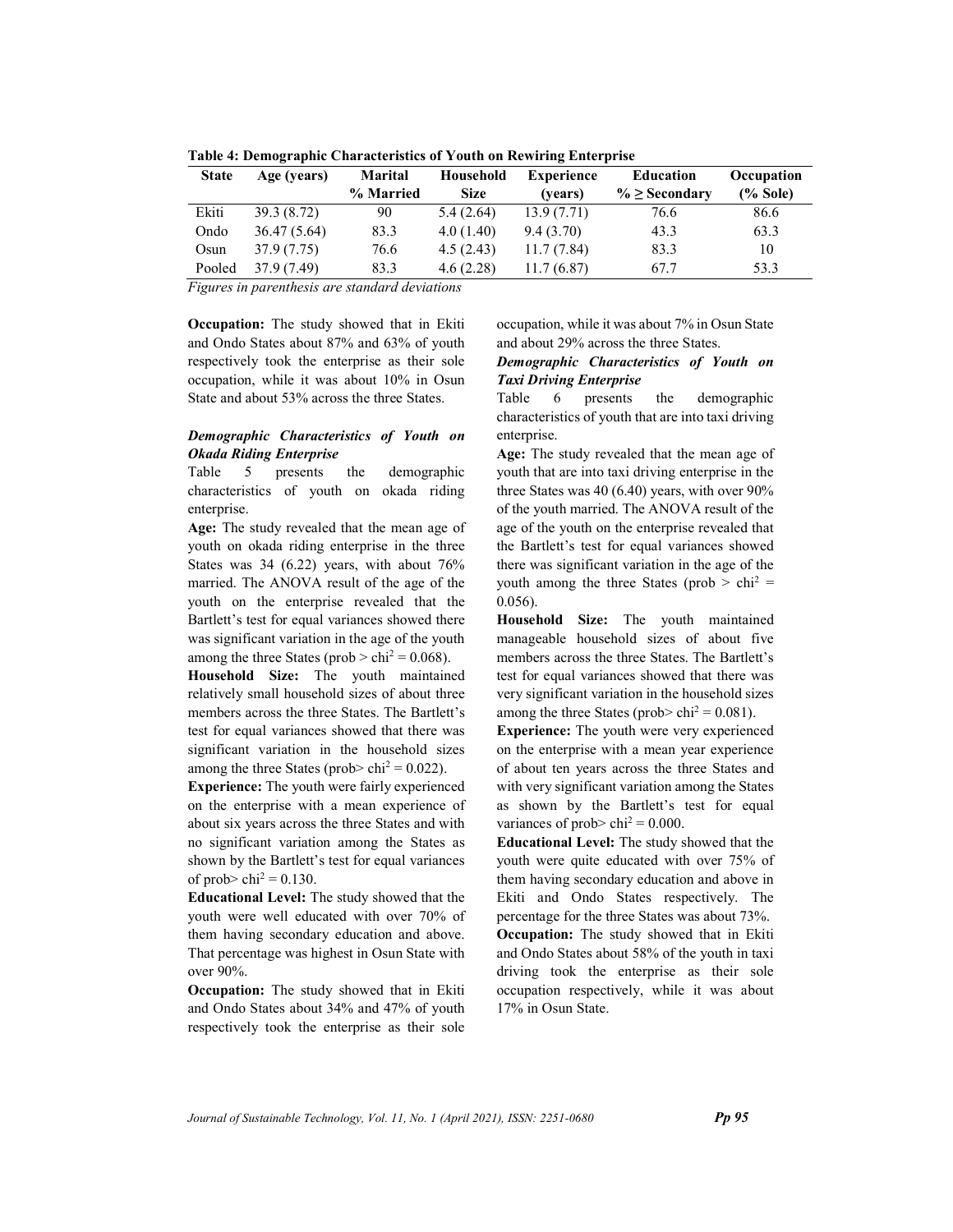| <b>State</b> | Age       | <b>Marital</b> | Household   | <b>Experience</b> | <b>Education</b>    | Occupation  |
|--------------|-----------|----------------|-------------|-------------------|---------------------|-------------|
|              | (vears)   | % Married      | <b>Size</b> | (vears)           | $\% \geq$ Secondary | $(\%$ Sole) |
| Ekiti        | 34(7.53)  | 79.3           | 3.9(1.92)   | 5.6(2.99)         | 68.9                | 34.4        |
| Ondo         | 33 (4.83) | 86.6           | 3.6(1.22)   | 5.8(2.22)         | 70                  | 46.6        |
| Osun         | 34(6.25)  | 63.3           | 3.3(2.02)   | 6.5(2.1)          | 93.3                | 6.6         |
| Pooled       | 34 (6.22) | 76.4           | 3.6(1.75)   | 6.0(2.47)         | 77.5                | 28.9        |

Table 5: Demographic Characteristics of Youth on Okada Riding Enterprise

|  | Table 6: Demographic Characteristics of Youth on Taxi Driving Enterprise: |  |  |
|--|---------------------------------------------------------------------------|--|--|
|  |                                                                           |  |  |

| <b>State</b> | Age      | <b>Marital</b> | Household   | <b>Experience</b> | <b>Education</b>    | Occupation  |
|--------------|----------|----------------|-------------|-------------------|---------------------|-------------|
|              | (vears)  | % Married      | <b>Size</b> | (vears)           | $\% \geq$ Secondary | $(\%$ Sole) |
| Ekiti        | 41(8.00) | 91.6           | 6.0(1.77)   | 12.2(6.67)        | 75                  | 58.3        |
| Ondo         | 38(5.18) | 89.6           | 4.1(1.69)   | 8.2(3.80)         | 75.8                | 58.6        |
| Osun         | 42(5.56) | 96.6           | 5.7(2.48)   | 11.2(8.52)        | 70                  | 16.6        |
| Pooled       | 40(6.40) | 92.7           | 4.9(2.13)   | 10.4(6.78)        | 73.4                | 43.3        |

Figures in parenthesis are standard deviations

### Demographic Characteristics of Youth on Hair Dressing Enterprise

Table 7 presents the demographic characteristics of youth on hair dressing enterprise.

Age: The study revealed that the mean age of youth on hair dressing enterprise in the three States was 33 (7.07) years old, with over 75% married. The ANOVA result of the age of the youth on the enterprise revealed that the Bartlett's test for equal variances showed there was significant variation in the age of the youth among the three States ( $prob > chi^2 = 0.022$ ).

Household Size: The youth maintained relatively small household sizes of about four members across the three States. The Bartlett's test for equal variances showed that there was significant variation in the household sizes among the three States (prob>  $\text{chi}^2 = 0.024$ ).

Experience: The youth were very experienced on the enterprise with a mean year of experience of about ten years across the three States and with significant variation among the States as shown by the significant Bartlett's test for equal variances of prob>  $\text{chi}^2 = 0.000$ ).

Educational Level: The youth in the three States were very educated with about 90% having secondary education and above.

Occupation: The study showed that in Ekiti and Ondo States about 50% and 63% of youth respectively took the enterprise as their sole occupation, while it was about 80% in Osun State and about 64% across the three States.

#### Demographic Characteristics of Youth on Fashion Designing Enterprise

Table 8 presents the demographic characteristics of youth on fashion designing enterprise.

Age: The study revealed that the mean age of youth on fashion designing enterprise in the three States was 34 (6.72) years, with over 70% of the youth involved in the enterprise married. The ANOVA result of the age of the youth on the enterprise revealed that the Bartlett's test for equal variances showed there was no significant variation in the age of the youth across the three States (prob  $>$  chi<sup>2</sup> = 0.901).

Household Size: The youth maintained relatively small household sizes of about three members. A Bartlett's test for equal variances showed that there was no significant variation in the household sizes among the three States  $(\text{prob} > \text{chi2} = 0.184).$ 

Experience: The youth were fairly experienced on the enterprise with a mean year of experience of about nine years across the three States but with no significant variation among the States as shown by the insignificant Bartlett's test for equal variances of prob> chi $2 = 0.218$ .

Educational Level: The youth are very well educated with over 90% having secondary education and above across the three States.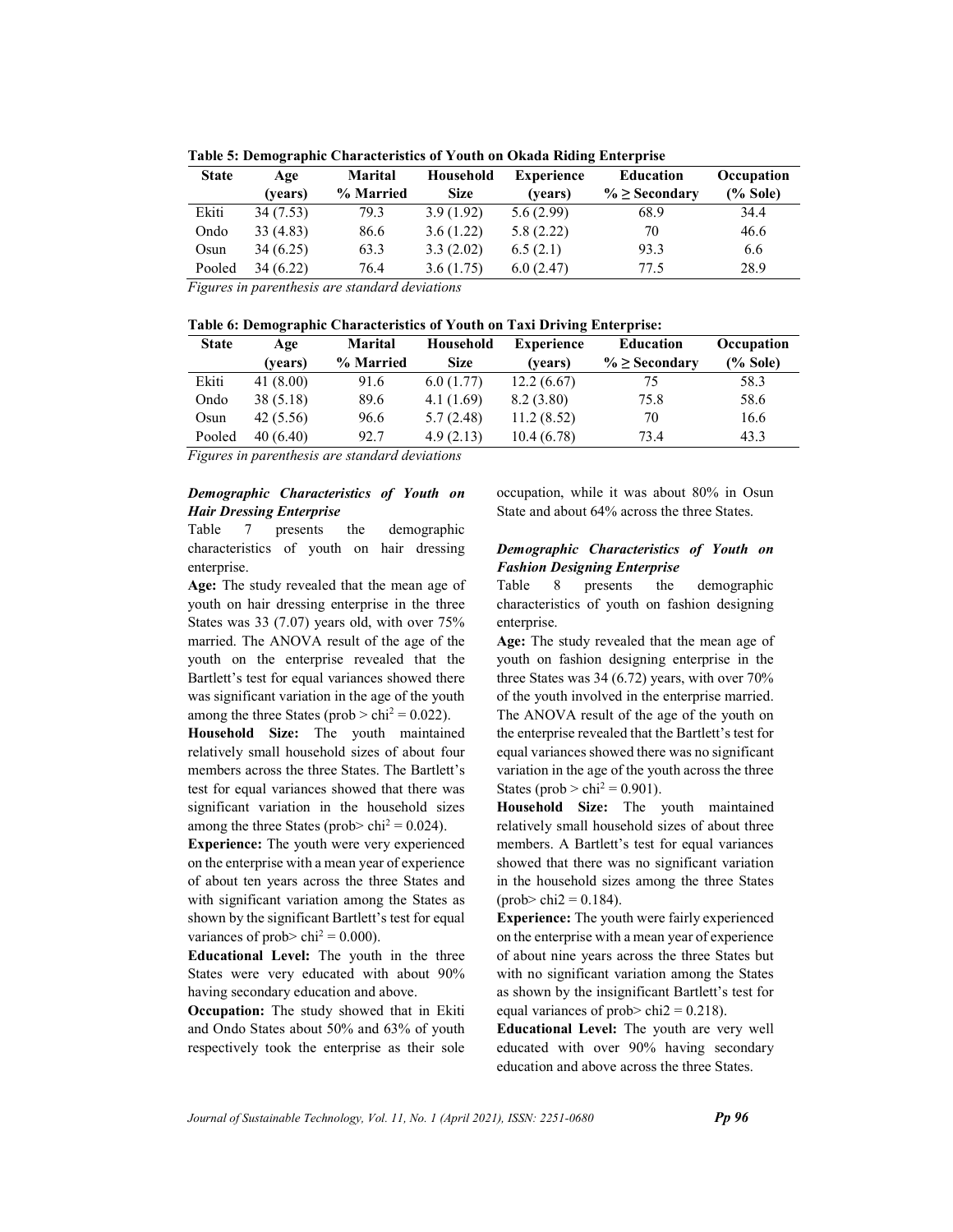| <b>State</b> | Age         | <b>Marital</b> | Household   | <b>Experience</b> | <b>Education</b>    | Occupation  |
|--------------|-------------|----------------|-------------|-------------------|---------------------|-------------|
|              | (vears)     | % Married      | <b>Size</b> | (vears)           | $\% \geq$ Secondary | $(\%$ Sole) |
| Ekiti        | 32.3(9.00)  | 86.6           | 4.4(1.99)   | 12.5(9.86)        | 86.6                | 50          |
| Ondo         | 32.2(5.68)  | 66.6           | 3.3(1.68)   | 67.0(5.60)        | 90                  | 63.3        |
| Osun         | 34.5(6.03)  | 73.3           | 4.4(2.76)   | 8.2(3.48)         | 96.6                | 80          |
| Pooled       | 33.0 (7.07) | 75.5           | 4.0(2.23)   | 9.2(6.94)         | 91.1                | 64.4        |

Table 7: Demographic Characteristics of Youth on Hair Dressing Enterprise:

| Table 8: Demographic Characteristics of Youth on Fashion Designing Enterprise |  |  |  |
|-------------------------------------------------------------------------------|--|--|--|
|                                                                               |  |  |  |

| <b>State</b> | Age      | <b>Marital</b> | Household   | <b>Experience</b> | <b>Education</b>    | Occupation  |
|--------------|----------|----------------|-------------|-------------------|---------------------|-------------|
|              | (vears)  | % Married      | <b>Size</b> | (vears)           | $\% \geq$ Secondary | $(\%$ Sole) |
| Ekiti        | 32(6.35) | 56.7           | 3.0(1.95)   | 7.2(5.36)         | 96.7                | 70          |
| Ondo         | 36(6.91) | 83.3           | 3.7(1.42)   | 9.7(7.12)         | 93.3                | 66.7        |
| Osun         | 35(6.53) | 86.7           | 4.1(1.92)   | 9.0(5.45)         | 100                 | 23.3        |
| Pooled       | 34(6.72) | 75.6           | 3.6(1.82)   | 8.6(6.06)         | 96.7                | 53.3        |

Figures in parenthesis are standard deviations

Occupation: The study showed that in Ekiti and Ondo States about 70% and 67% of youth respectively took the enterprise as their sole occupation, while it was about 23% in Osun State.

# Demographic Characteristics of Youth on Gari Marketing Enterprise

Table 9 presents the demographic characteristics of youth on gari marketing enterprise.

Age: The study revealed that the mean age of youth on gari marketing enterprise in the three States was 42 (9.02) years, with over 80% of the youth married. The ANOVA result of the age of the youth on the enterprise revealed that the Bartlett's test for equal variances showed there was no significant variation in the age of the youth across the three States (prob  $>$  chi<sup>2</sup> = 0.546).

Household Size: The youth maintained relatively small household sizes of over 4 members across the three States. The Bartlett's test for equal variances showed that there was significant variation in the household sizes among the three States (prob>  $\text{chi}^2 = 0.000$ ).

Experience: The youth were very experienced on the enterprise with a mean year of experience of about ten years across the three States and with significant variation among the States as shown by the significant Bartlett's test for equal variances of prob>  $\text{chi}^2 = 0.002$ ).

Educational Level: The youth in Ondo State were very educated with about 90% of them having secondary education and above. That percentage was least in Osun State and it was about 48% across the three States.

Occupation: The study showed that in Ekiti and Ondo States about 60% of the youth involved in gari marketing enterprise, respectively took the enterprise as their sole occupation, while it was about 20% in Osun State and about 48% across the three States.

# Demographic Characteristics of Youth on Rice Marketing Enterprise

Table 10 presents the demographic characteristics of youth on rice marketing enterprise.

Age: The study revealed that the mean age of youth on rice marketing enterprise in the three States was 39 (8.72) years, with about 88% of the youth married. The ANOVA result of the age of the youth on the enterprise revealed that the Bartlett's test for equal variances showed there was no significant variation in the age of the youth among the three States ( $prob > chi^2 =$ 0.290).

Household Size: The youth maintained small household size of over four members across the three States. The Bartlett's test for equal variances showed that there was very significant variation in the household sizes among the three States ( $prob$ > chi<sup>2</sup> = 0.000).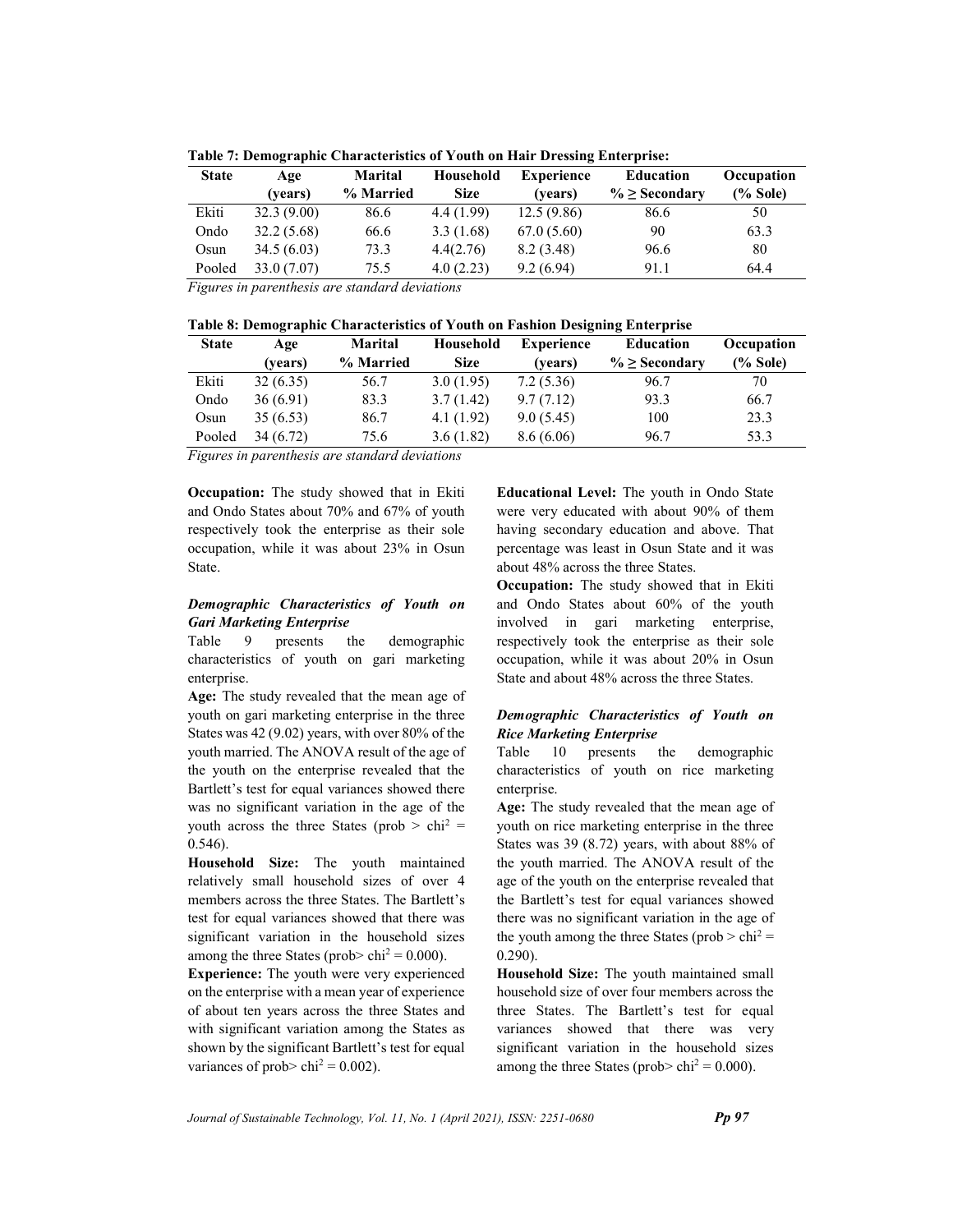| <b>State</b> | Age       | <b>Marital</b> | Household   | <b>Experience</b> | <b>Education</b>    | Occupation  |
|--------------|-----------|----------------|-------------|-------------------|---------------------|-------------|
|              | (vears)   | % Married      | <b>Size</b> | (vears)           | $\% \geq$ Secondary | $(\%$ Sole) |
| Ekiti        | 41 (8.87) | 83.3           | 4.9(2.76)   | 8.5(6.61)         | 63.3                | 60          |
| Ondo         | 41 (7.86) | 90             | 4.3(1.32)   | 7.0(4.43)         | 90                  | 63.3        |
| Osun         | 46 (9.67) | 76.7           | 5.5(1.70)   | 16.2(8.88)        | 43.3                | 20          |
| Pooled       | 42(9.02)  | 83.3           | 4.9(2.05)   | 10.6(7.92)        | 65.5                | 47.8        |
|              |           |                |             |                   |                     |             |

Table 9: Demographic Characteristics of Youth on Gari Marketing Enterprise

|  | Table 10: Demographic Characteristics of Youth on Rice Marketing Enterprise |  |  |
|--|-----------------------------------------------------------------------------|--|--|
|  |                                                                             |  |  |

| <b>State</b> | Age       | <b>Marital</b> | Household   | <b>Experience</b> | <b>Education</b>    | Occupation  |
|--------------|-----------|----------------|-------------|-------------------|---------------------|-------------|
|              | (vears)   | % Married      | <b>Size</b> | (vears)           | $\% \geq$ Secondary | $(\%$ Sole) |
| Ekiti        | 35(8.09)  | 70             | 3.8(2.25)   | 7.4(6.16)         | 83.3                | 80          |
| Ondo         | 43(6.80)  | 100            | 4.4(0.62)   | 8.3(4.07)         | 83.3                | 16.6        |
| Osun         | 42(9.15)  | 93.3           | 5.0(1.60)   | 12.0(8.63)        | 60                  | 20          |
| Pooled       | 39 (8.72) | 87.7           | 4.4(1.69)   | 9.2(6.78)         | 75.5                | 38.8        |

Figures in parenthesis are standard deviations

Experience: The youth were very experienced on the enterprise with a mean year of experience of about nine years across the three States and with very significant variation among the States as shown by the Bartlett's test for equal variances of prob>  $\text{chi}^2 = 0.001$ .

Educational Level: The study showed that the youth were well educated with over 83% of them having secondary education and above in Ekiti and Ondo States respectively. The percentage for the three States was 75.5%.

Occupation: The study showed that in Ekiti State about 80% of the youth involved in rice marketing took the enterprise as their sole occupation, while it was about 20% and about 17% in Osun and Ondo States respectively.

#### Profitability Analysis

This section presents and discusses the profitability analysis of the enterprises the youth were involved in on enterprise basis.

# Costs and Return Analysis of Almanco Enterprise

Table 11 presents the costs and return analysis of the almanco enterprise in the three States. The fixed cost was made up depreciation and rent expenses. Depreciation was charged on important equipment used in almanco work. They included; drilling machines, cutting machine, milling machine, hand saw, diamond, screw-driver and generator for provision of electricity. The total variable cost was incurred mainly from the stipends (wages) paid to trainees and expenses on running the generators and transportation. The study showed that almanco enterprise was very profitable in the States and therefore could be recommended for youth empowerment programmes.

The TVC, TC, Revenue and Profit varied significantly among the three States as shown by the Bartlett's tests of equal variances of prob>chi<sup>2</sup> = 0.030 for TVC, prob> chi<sup>2</sup> = 0.060 for TC, prob>  $\text{chi}^2 = 0.001$  for Revenue and prob>  $\text{chi}^2 = 0.000$  for Profit. The FC did not vary significantly among the three States (prob>  $\text{chi}^2 = 0.990$ ).

Cost and Return Analysis of Tiling Enterprise Table 12 presents the cost and return analysis of the tiling enterprise in the three States. The fixed cost was made up depreciation and rent expenses. Depreciation was charged on important equipment used in tiling work. These equipment included; cutting machine, grinder, spade/shovel, plier, pincher and trowel. The study revealed that tiling enterprise was very profitable in the three States and required very small fixed cost outlay to establish.

The FC, TVC, TC, Revenue and Profit varied significantly among the three States as shown by the Bartlett's tests of equal variances of  $prob > chi^2 = 0.000$  for FC, TVC, TC, Revenue and Profit respectively.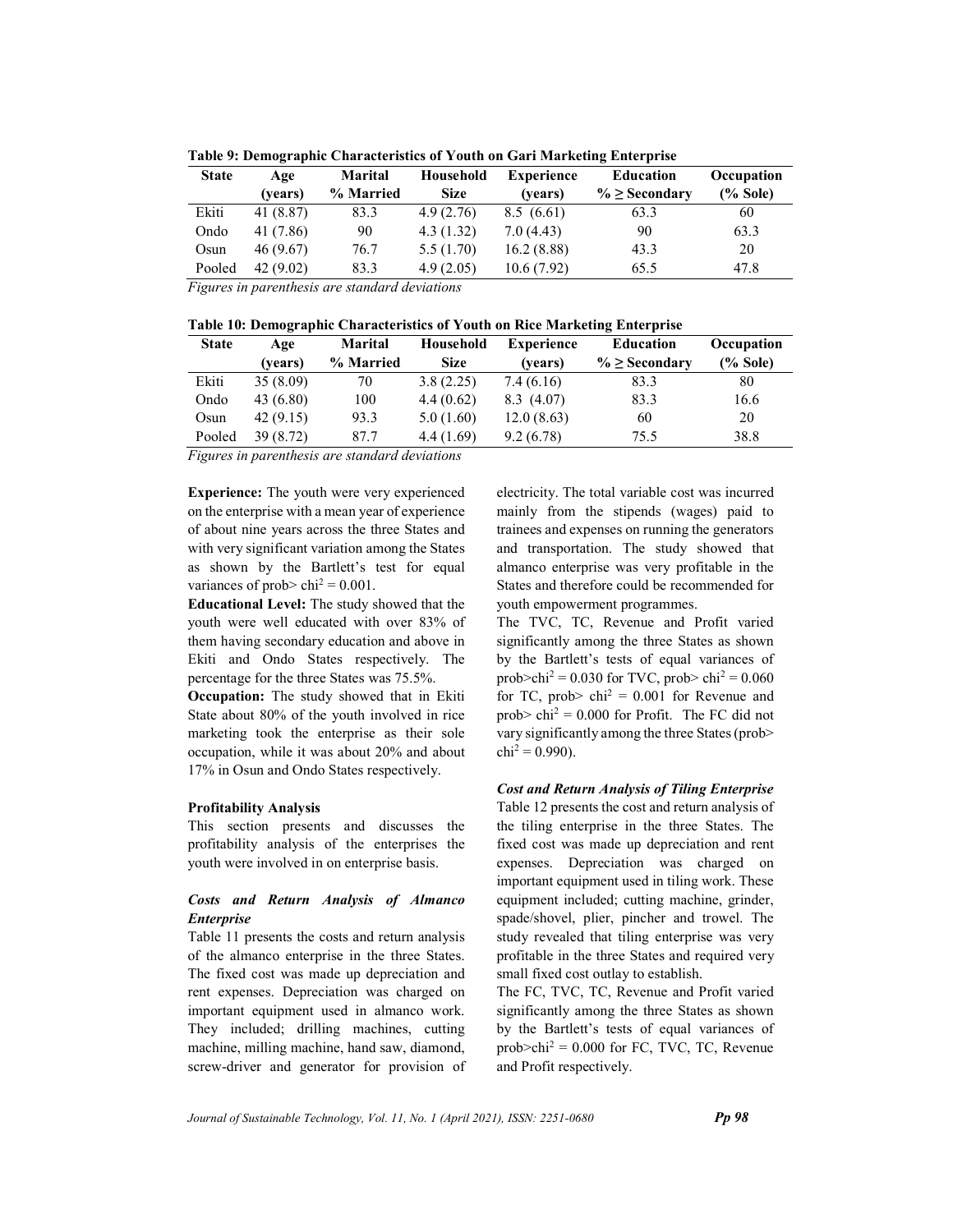Table 11: Cost and Return Analysis of Almanco Enterprise

| <b>State</b>      | $FC$ $\rightarrow$ 000 | <b>TVC N'000</b> | <b>TC N'000</b>        | Revenue N'000   | Profit N'000                 |
|-------------------|------------------------|------------------|------------------------|-----------------|------------------------------|
| Ekiti             | 58.78 (7.68)           | 148.67 (42.40)   | 207.44 (44.41)         | 750.00 (388.13) | 542.56 (363.18)              |
| Ondo              | 72.73 (7.59)           | 188.67 (70.16)   | 261.40 (69.65)         | 663.33 (340.27) | 401.93 (326.90)              |
| Osum              | 69.49 (7.46)           | 180.33 (58.04)   | 249.82 (60.15)         | 986.00 (660.60) | 736.18 (637.76)              |
| Pooled            | 67.00(9.59)            | 172.56 (59.90)   | 239.56 (62.82)         | 799.78 (497.80) | 560.22 (478.87)              |
| $FC = Fixed Cost$ |                        |                  | $TVC = Total Variable$ |                 | $Cost \, TC = Total \, Cost$ |

Table 12: Cost and Return Analysis of Tiling Enterprise

| <b>State</b>      | $FC$ $\rightarrow$ 000 | <b>TVC #'000</b> | <b>TC N'000</b>        | Revenue N'000                | Profit N'000      |
|-------------------|------------------------|------------------|------------------------|------------------------------|-------------------|
| Ekiti             | 43.16 (13.64)          | 81.40 (180.01)   | 124.56 (179.01)        | 2166.00 (2192.08)            | 2041.44 (2199.40) |
| Ondo              | 30.65(9.40)            | 49.72 (23.50)    | 80.37 (26.48)          | 1140.00 (494.27)             | 1059.63 (478.01)  |
| Osun              | 58.12 (31.67)          | 43.10(16.16)     | 101.23 (32.89)         | 2568.00 (2674.40)            | 2466.77 (2669.15) |
| Pooled            | 43.98 (23.32)          | 58.07 (105.39)   | 102.05(106.54)         | 1958.00 (2083.62)            | 1855.95 (2079.23) |
| $FC = Fixed Cost$ |                        |                  | $TVC = Total Variable$ | $Cost \, TC = Total \, Cost$ |                   |

Figures in parenthesis are standard deviations

#### Costs and Return Analysis of Auto Mechanic Enterprise

Table 13 presents the cost and return analysis of the auto mechanic enterprise in the three States. The FC was comprised of the depreciation on important durable equipment used automechanic enterprise. They included equipment such as spanners, jack, drench, and so on. The variable cost elements included expenses on stipends paid to trainees and sundry servicing items, while the revenue was got from charges on servicing and repairs of cars and vehicles brought to the garage.

The study revealed that auto mechanic enterprise was very profitable in the States and therefore could be recommended for youth empowerment programmes. The FC, Revenue and Profit varied significantly among the three States as shown by the Bartlett's tests of equal variances of prob>chi<sup>2</sup> =  $0.001$  for FC, prob>chi<sup>2</sup> = 0.000 for Revenue and prob>chi<sup>2</sup> = 0.000 for Profit. The TVC and TC did not vary significantly among the States as shown by the prob $\text{1}^2 = 0.100$  and 0.160 for the TVC and TC respectively.

|  |  |  | Table 13: Costs and Return Analysis of Auto-Mechanic Enterprise |  |
|--|--|--|-----------------------------------------------------------------|--|
|  |  |  |                                                                 |  |

| <b>State</b>      | $FC$ $\rightarrow$ 000 | <b>TVC N'000</b> | <b>TC N'000</b>        | Revenue N'000                | Profit N'000    |
|-------------------|------------------------|------------------|------------------------|------------------------------|-----------------|
| Ekiti             | 44.03 (18.50)          | 111.75 (82.74)   | 155.79 (87.75)         | 920.64 (692.13)              | 764.86 (693.77) |
| Ondo              | 37.74 (9.50)           | 120.20(65.25)    | 157.95 (69.44)         | 1070.20 (531.25)             | 912.25 (528.63) |
| Osun              | 31.96 (12.28)          | 103.98 (55.44)   | 135.94 (62.08)         | 1049.13 (288.13)             | 913.19 (274.55) |
| Pooled            | 37.91 (14.65)          | 111.98 (68.29)   | 149.89 (73.72)         | 1013.33 (528.70)             | 863.43 (526.65) |
| $FC = Fixed Cost$ |                        |                  | $TVC = Total Variable$ | $Cost \, TC = Total \, Cost$ |                 |

Figures in parenthesis are standard deviations

# Costs and Return Analysis of Rewiring Enterprise

Table 14 presents the costs and return analysis of the rewiring enterprise in the three States. The FC was composed of rent paid on premises being used as workshop and depreciation charges on essential equipment for rewiring. The variable cost elements are expenses on wages paid to trainees, and servicing materials. The study revealed that rewiring enterprise requires relatively small capital outlay to establish. Also, the ratio of TC to Revenue is very low and therefore makes the rewiring enterprise a very profitable one in the study area.

The FC, TVC and TC did not vary significantly among the three States as shown by the Bartlett's tests of equal variances of prob>chi2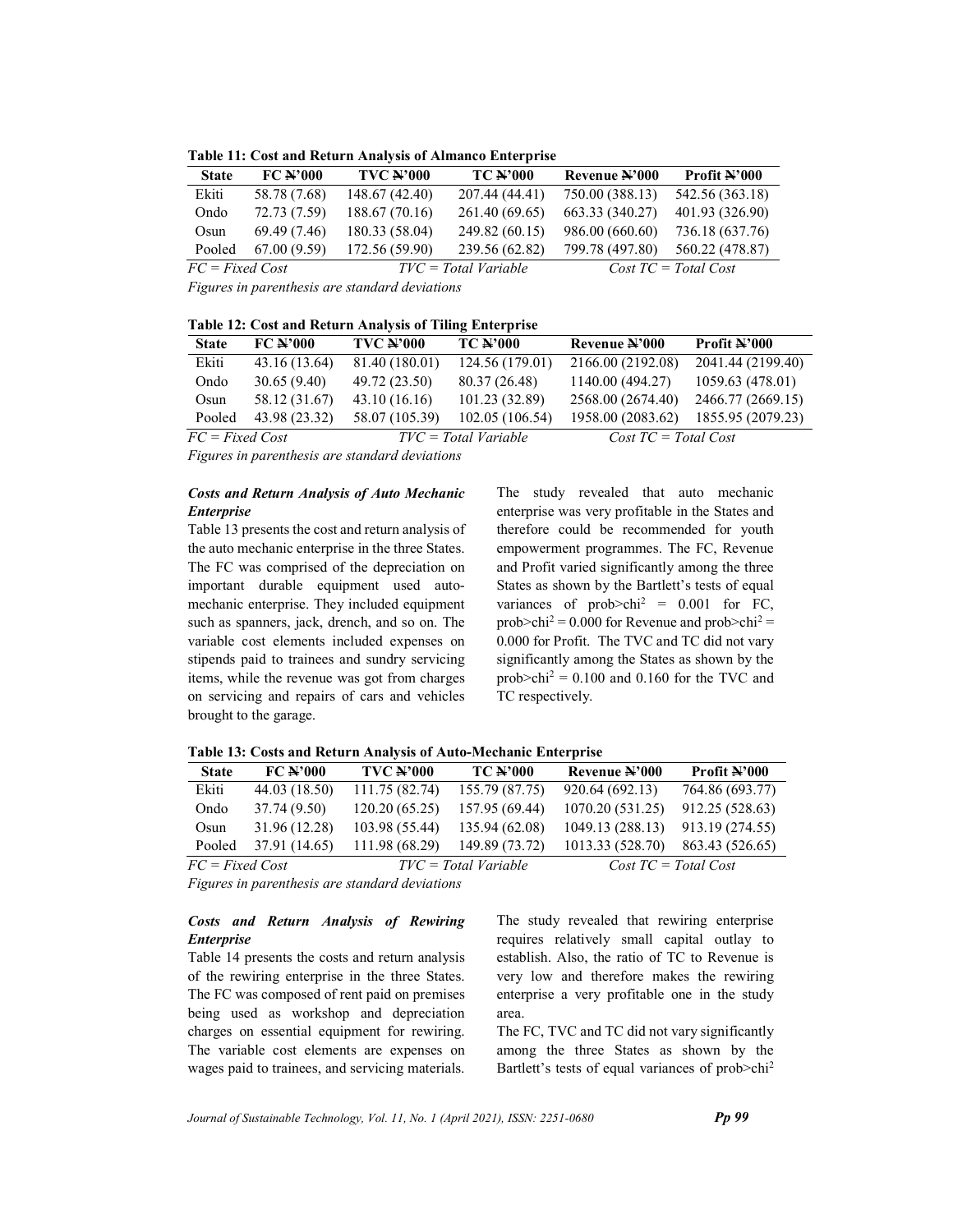$= 0.012$  for FC, prob>chi<sup>2</sup>  $= 0.530$  for TVC and prob $\text{echi}^2 = 0.473$  for TC. The Revenue and Profit varied significantly among the three States as shown by the ANOVA result with  $prob > chi^2 = 000$  for Revenue and Profit respectively.

#### Costs and Return Analysis of Okada Riding Enterprise

Table 15 presents the costs and return analysis of the okada riding enterprise in the three States. The fixed cost was generally low compared to the Total cost for Ekiti, Ondo and Osun States respectively. Thi s implies a small capital outlay for the establishment of the enterprise. This on the other hand resulted into significant profit margins in each of the States.

The FC, TVC, TC, Revenue and Profit varied significantly among the three States as shown by the Bartlett's tests of equal variances of prob>chi<sup>2</sup> = 0.001 for FC and TVC respectively. The test showed a prob $>$ chi<sup>2</sup> = 0.002 for TC, prob $>$ chi<sup>2</sup> = 0.000 for Revenue, and  $prob > \text{chi}^2 = 0.000$  for Profit.

# Costs and Return Analysis of Taxi Driving Enterprise

Table 16 presents the costs and return analysis of taxi driving enterprise in the three States. The FC was derived mostly from the permit paid at the motor parks and depreciation expenses on durable maintenance materials used in serving and repair of the cars/vehicles, while the variable cost elements are the expenses on petrol, servicing and tyres bought for the cars/vehicles. The study revealed that taxi driving enterprise is profitable and requires relatively small capital outlay to establish, especially if the taxi driver is on drive and delivery status.

The FC, TVC, TC, Revenue and Profit varied significantly among the three States as shown by the Bartlett's tests of equal variances of prob>chi2 = 0.000 for FC, TVC, TC, Revenue and Profit respectively.

|  |  | Table 14: Costs and Return Analysis of Rewiring Enterprise |
|--|--|------------------------------------------------------------|
|  |  |                                                            |

| <b>State</b>      | <b>Fixed Cost</b>     | <b>Total Variable</b>    | <b>Total Cost</b>      | Revenue                      | Profit                |
|-------------------|-----------------------|--------------------------|------------------------|------------------------------|-----------------------|
|                   | $\mathbf{\Sigma}$ 000 | $Cost$ $\rightarrow$ 000 | $\mathbf{N}$ '000      | $\mathbf{\Sigma}$ 000        | $\mathbf{\Sigma}$ 000 |
| Ekiti             | 82.19 (28.72)         | 122.95(118.27)           | 186.18 (122.69)        | 1046.10 (643.72)             | 859.92 (574.94)       |
| Ondo              | 79.47 (16.70)         | 188.55 (118.23)          | 249.68 (123.72)        | 2426.58 (3147.70)            | 2176.90 (3133.84)     |
| Osun              | 43.51 (27.00)         | 207.26 (141.48)          | 240.73 (149.65)        | 1812.47 (1181.70)            | 1571.74 (1159.58)     |
| Pooled            | 68.39 (30.19)         | 172.92 (130.22)          | 225.53 (134.11)        | 1761.72 (2034.94)            | 1536.19 (2009.70)     |
| $FC = Fixed Cost$ |                       |                          | $TVC = Total Variable$ | $Cost \, TC = Total \, Cost$ |                       |

Figures in parenthesis are standard deviations

#### Table 15: Costs and Return Analysis of Okada Riding Enterprise

| <b>State</b>      | $FC$ $N$ 000  | <b>TVC N'000</b> | <b>TC N'000</b>        | Revenue                      | Profit           |
|-------------------|---------------|------------------|------------------------|------------------------------|------------------|
|                   |               |                  |                        | $(*"000)$                    | $(*"000)$        |
| Ekiti             | 28.68 (10.41) | 259.55 (68.04)   | 288.22 (73.26)         | 956.24 (500.17)              | 668.02 (460.66)  |
| Ondo              | 39.83 (10.71) | 332.28 (89.97)   | 372.11 (91.02)         | 1484.94 (667.84)             | 1112.83 (626.22) |
| Osun              | 24.50(5.35)   | 191.71 (44.59)   | 216.21 (45.75)         | 636.72 (260.83)              | 420.51 (258.00)  |
| Pooled            | 31.03(11.15)  | 261.20 (90.36)   | 292.22 (96.32)         | 1026.75(611.61)              | 734.52 (550.05)  |
| $FC = Fixed Cost$ |               |                  | $TVC = Total Variable$ | $Cost \, TC = Total \, Cost$ |                  |

Figures in parenthesis are standard deviations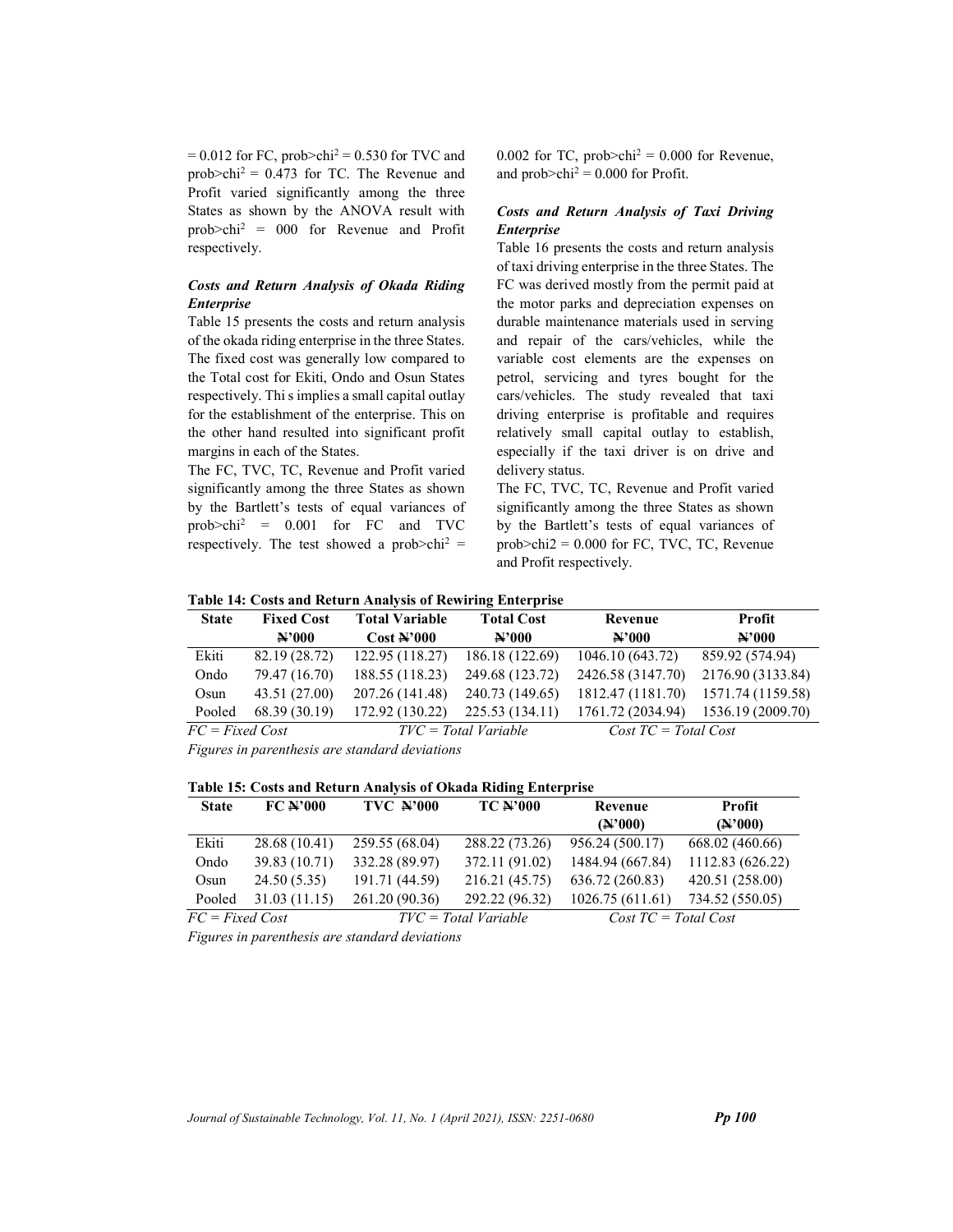| <b>State</b>      | FC.                      | <b>TVC</b>        | TС.                      | Revenue                      | Profit            |
|-------------------|--------------------------|-------------------|--------------------------|------------------------------|-------------------|
|                   | $({\bf A}^{\dagger}000)$ | $($ N'000)        | $({\bf A}^{\dagger}000)$ | $(4^{\circ}000)$             | $({\bf A}^2000)$  |
| Ekiti             | 261.29 (135.86)          | 3235.28 (861.12)  | 3496.57 (925.11)         | 7405.58 (3976.30)            | 3909.01 (3661.87) |
| Ondo              | 216.98 (54.25)           | 1325.73 (401.83)  | 1542.71 (415.33)         | 3043.28 (2560.19)            | 1500.57 (2276.41) |
| Osun              | 201.01 (48.69)           | 1221.46 (468.70)  | 1422.46 (466.37)         | 4074.32 (1690.74)            | 2651.86 (1429.42) |
| Pooled            | 224.02 (87.40)           | 1840.20 (1069.64) | 2064.22 (1105.99)        | 4677.33 (3307.53)            | 2613.11 (2680.12) |
| $FC = Fixed Cost$ |                          |                   | $TVC = Total Variable$   | $Cost \, TC = Total \, Cost$ |                   |

Table 16: Cost and Return Analysis of Taxi Driving Enterprise:

#### Costs and Return Analysis of Hair Dressing Enterprise

Table 17 presents the cost and return analysis of the hair-dressing enterprise in the three States. The fixed cost elements were derived from rent on premises and depreciation charges on hair dressing equipment, while the TVC was mainly from wages paid to stylists and trainees employed and the revenue was from charges for different hair styles of customers.

The FC was about 44%, 44% and 52% of the TC for Ekiti, Ondo and Osun States respectively. This implies a relatively large capital outlay for the establishment of the enterprise. Nevertheless, the enterprise is very profitable in each of the States. The FC, TVC, Revenue and Profit varied significantly among the three States as shown by the Bartlett's tests of equal variances of prob $\ge$ chi<sup>2</sup> = 0.000 for FC, prob>chi<sup>2</sup> = 0.005 for TVC, prob>chi<sup>2</sup> = 0.000 for Revenue and Profit respectively. It did not

vary significantly for Total Cost (prob>chi<sup>2</sup> = 0.134).

# Cost and Return Analysis of Fashion Designing Enterprise

Table 18 presents the cost and return analysis of the Fashion Designing enterprise in the three States. The study revealed that fashion designing enterprise requires very low capital outlay to establish and it has very high returns and therefore is very profitable in the States and could be recommended for youth empowerment programmes.

The FC did not vary significantly among the States (prob $\geq$ Chi<sup>2</sup> = 0.529) but the TVC, TC, Revenue and Profit varied significantly among the three States as shown by the Bartlett's tests of equal variances of prob $>$ chi2 = 0.001, 0.001, 0000 and 0.003 for TVC, TC, Revenue and Profit respectively.

Table 17: Cost and Return Analysis of Hair Dressing Enterprise

|                   | Tuble 177 Cost and Iteration in the second of the pressure Enterprise |                  |                        |                              |                   |  |  |
|-------------------|-----------------------------------------------------------------------|------------------|------------------------|------------------------------|-------------------|--|--|
| <b>State</b>      | $FC$ $N$ 000                                                          | <b>TVC ¥'000</b> | <b>TC N'000</b>        | Revenue                      | Profit            |  |  |
|                   |                                                                       |                  |                        | $\mathbf{\mathbf{H}^2000}$   | $\mathbf{A}$ '000 |  |  |
| Ekiti             | 75.32 (30.21)                                                         | 96.44 (47.06)    | 171.76 (68.17)         | 1254.14 (767.20)             | 1082.38 (742.21)  |  |  |
| Ondo              | 71.11 (14.22)                                                         | 90.08(82.11)     | 161.19 (85.89)         | 1213.51 (474.43)             | 1052.32 (443.19)  |  |  |
| Osun              | 81.01 (26.48)                                                         | 75.32 (52.71)    | 156.33 (59.48)         | 1626.72 (1186.83)            | 1470.39 (1174.58) |  |  |
| Pooled            | 75.81 (24.67)                                                         | 87.28 (62.47)    | 163.09 (71.51)         | 1364.79 (871.24)             | 1201.70 (854.22)  |  |  |
| $FC = Fixed Cost$ |                                                                       |                  | $TVC = Total Variable$ | $Cost \, TC = Total \, Cost$ |                   |  |  |

Figures in parenthesis are standard deviations

Table 18: Costs and Return Analysis of Fashion Designing Enterprise

| <b>State</b>      | $FC$ $\rightarrow$ 000 | <b>TVC N'000</b>       | <b>TC N'000</b>  | Revenue N'000                | Profit N'000      |
|-------------------|------------------------|------------------------|------------------|------------------------------|-------------------|
| Ekiti             | 38.19 (9.74)           | 795.87 (401.27)        | 834.06 (405.94)  | 1968.23 1234.36)             | 1134.18 (851.08)  |
| Ondo              | 48.25 (11.48)          | 1112.75 (223.79)       | 1161.00 (226.28) | 3398.63 (703.80)             | 2237.63 (563.49)  |
| Osun              | 43.43 (11.94)          | 1065.75 (470.74)       | 1109.18 (472.26) | 2680.75 1553.03)             | 1571.57 (1094.75) |
| Pooled            | 43.29 (11.72)          | 991.46 (400.88)        | 1034.75 (404.81) | 2682.54 (1337.39)            | 1647.79 (968.58)  |
| $FC = Fixed Cost$ |                        | $TVC = Total Variable$ |                  | $Cost \, TC = Total \, Cost$ |                   |

Figures in parenthesis are standard deviations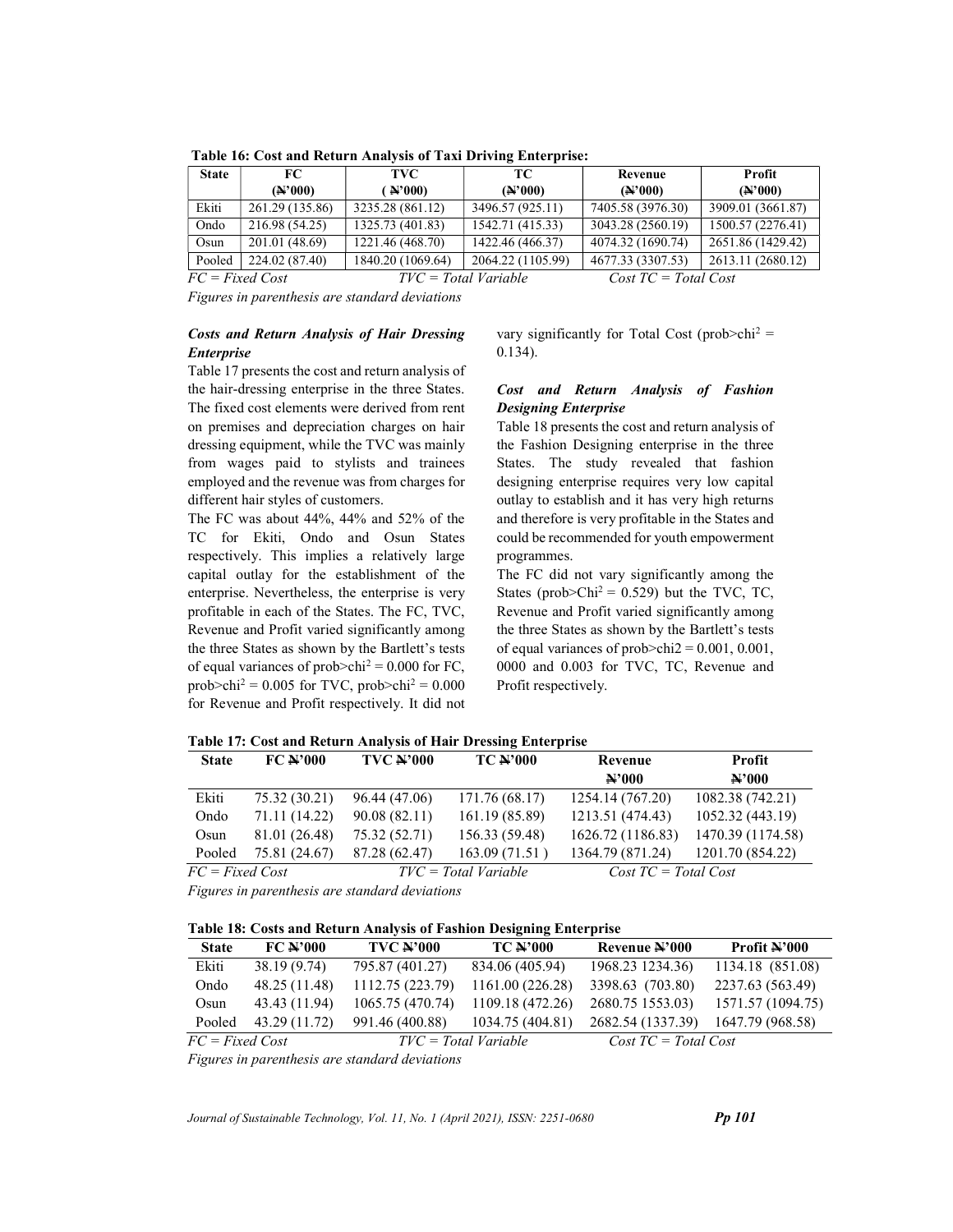# Costs and Return Analysis of Gari Marketing Enterprise

Table 19 presents the cost and return analysis of the gari marketing enterprise in the three States. The study revealed that gari marketing enterprise requires very low capital outlay to establish and it has very high returns and therefore is very profitable in the States and could be recommended for youth empowerment programmes.

The FC and Profit varied significantly in the three States, Total Revenue, and Revenue did not vary significantly among the three States as shown by the Bartlett's tests of equal variances of prob>chi<sup>2</sup> = 0.000 for FC and prob>chi<sup>2</sup> = 0.039 for Profit.

# Costs and Return Analysis of Rice Marketing Enterprise

Table 20 presents the cost and return analysis of the Rice Marketing enterprise in the three States. The study revealed that the TVC accounted for about 99% of the Total Cost outlay in rice marketing. This was due to the large acquisition cost in rice marketing. Nevertheless, rice marketing enterprise was profitable in the study area.

The FC, TVC, TC, Revenue and Profit varied significantly among the three States as shown by the Bartlett's tests of equal variances of prob>chi<sup>2</sup> = 0.000, 0.001, 001, 0.001 and 0.000 for FC, TVC, TC, Revenue and Profit respectively.

Table 19: Costs and Return Analysis of Gari Marketing Enterprise

| <b>State</b>      | $FC$ $\rightarrow$ 000 | <b>TVC N'000</b>       | <b>TC N'000</b>  | Revenue N'000                | <b>Profit <math>\mathbb{A}</math>'000</b> |
|-------------------|------------------------|------------------------|------------------|------------------------------|-------------------------------------------|
| Ekiti             | 27.17(1.09)            | 1249.91 (673.23)       | 1277.60 (673.60) | 1566.40 (804.75)             | 288.80 (202.49)                           |
| Ondo              | 34.71 (10.24)          | 1578.23 (888.59)       | 1612.93 (888.82) | 2128.72 (1198.96)            | 515.79 (329.35)                           |
| Osun              | 29.06 (4.57)           | 1047.53 (799.40)       | 1076.60 (798.50) | 1396.60 (1017.46)            | 320.00 (270.28)                           |
| Pooled            | 30.49(720)             | 1291.89 (813.36)       | 1322.38 (813.95) | 1697.24 (1056.29)            | 374.86 (287.60)                           |
| $FC = Fixed Cost$ |                        | $TVC = Total Variable$ |                  | $Cost \, TC = Total \, Cost$ |                                           |

Figures in parenthesis are standard deviations

|  |  |  | Table 20: Cost and Return Analysis of Rice Marketing Enterprise |
|--|--|--|-----------------------------------------------------------------|
|  |  |  |                                                                 |

| <b>State</b>      | $FC$ $\rightarrow$ $000$ | <b>TVC N'000</b>       | <b>TC N'000</b>   | Revenue #'000                | Profit N'000      |
|-------------------|--------------------------|------------------------|-------------------|------------------------------|-------------------|
| Ekiti             | 13.60(4.53)              | 2838.90 (2445.10)      | 2852.50 (2446.29) | 3492.60 (3068.21)            | 640.10 (674.94)   |
| Ondo              | 23.33(2.07)              | 4208.08 (2929.46)      | 4231.41 (2929.75) | 5725.80 (3969.00)            | 1494.39 (1085.03) |
| Osun              | 17.26(2.83)              | 3004.57 (1453.23)      | 3021.83 (1455.08) | 3897.00 (1915.40)            | 875.17 (518.57)   |
| Pooled            | 18.06(5.19)              | 3350.52 (2410.18)      | 3368.58 (2412.04) | 4371.80 (3217.21)            | 1003.22 (866.58)  |
| $FC = Fixed Cost$ |                          | $TVC = Total Variable$ |                   | $Cost \, TC = Total \, Cost$ |                   |

Figures in parenthesis are standard deviations

# CONCLUSION AND RECOMMENDATIONS

The study examined the profitability of enterprises among youth in entrepreneurial development in south-west, Nigeria. It specifically examined the demographic characteristics of the youth and the profitability of the ten selected enterprises the youth were engaged in.

Results revealed that the youth were mostly between 30 to 40 years old, highly welleducated with over 70% of youth sampled in each enterprise having completed secondary school and above. The youth are mostly married with average household sizes between four and five members. They are well experienced in their chosen enterprises with average years of experience in each enterprise above nine years. The profitability analysis of the enterprises revealed that all the enterprises were significantly profitable. In addition to the fact that the capital requirements to start most of the enterprises were not much.

It is therefore recommended that findings from this study should be disseminated to the appropriate organs of the three tiers of governments saddled with the responsibility of planning for youth empowerment and employment and the Nigerian Universities for incorporation into their entrepreneurship